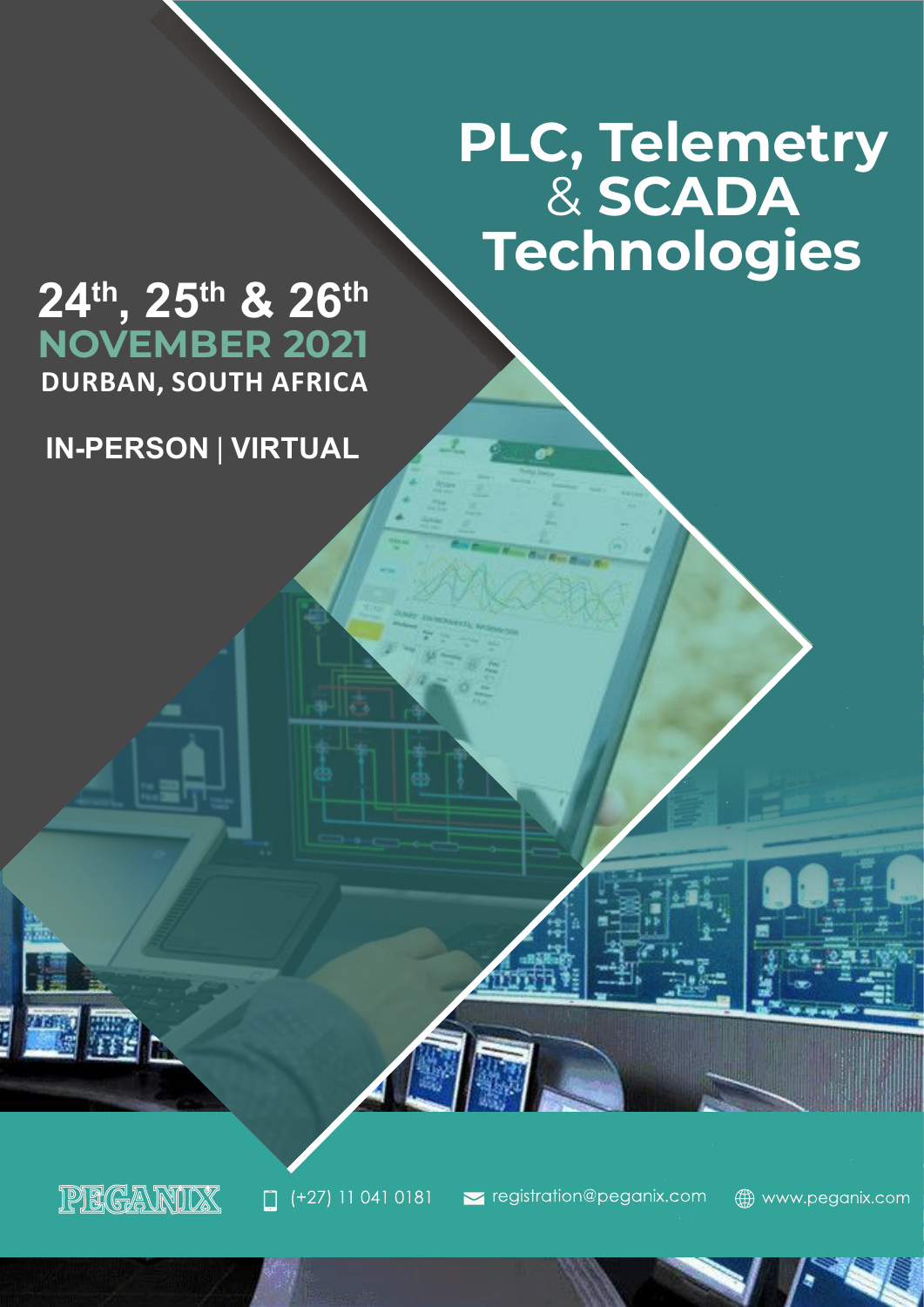# **INTRODUCTION**

Thisis a highly relevant, industrially based training course that will update the skills and knowledge of Technicians and Engineers alike. The training course is'hands-on' using industry standard PLC's in a simulatedenvironment.Throughthisapproachthedelegatewillprogressfromlearningthefundamentals of PLC application to writing, debugging and finally designing their own programs.

Radio and wire based telemetry systems, essential for an understanding of modern communication methods deployed in the field are also studied and explained. These are vital for a comprehensive understanding in their use with not only programmable controllers but any Instrumentation/Controller remote application.

The training course also includes a study of modern SCADA technologies. Again, together with a hands-on approach using a modern industrially compliant SCADA software package, the delegate will acquire new and updatedskillsessential inany fastmovingindustrial environment.

#### **Some of the main topics covered include:**

- A study and explanation of the PLC for Control purposes
- Understanding through 'hands-on' approach using industry standard PLC's in a simulated environment of PLC programming design and debugging
- Investigation of Radio telemetry methods, frequencies used and application and limitation of each frequency band
- Case study in the design of a Radio Telemetry link
- Study of commonly used wire based telemetry methods and protocols such as RS232 and RS485
- Investigation of SCADA, its structure and application. Understanding of a typical SCADA application through a hands-on approach using an industry compliant SCADA software package

## **OBJECTIVES**

#### **Themainobjectivesofthis trainingseminarare:**

- Togiveanunderstandingoftheoperation, architecture anduseof anindustry standardPLCforControlpurposes
- By using a hands-on approach, enable the delegate to investigate the operation of the PLC through designing, building and testing typical programs in the ladder programming language using industry standard PLC's in a simulated environment
- Toallowthedelegate tobecome familiar andconfidentwiththePLC,Telemetry andSCADAenvironments
- To understand the concepts of RadioTelemetry and acquire the knowledge relating to the application, limitation and use of frequency bandsused
- To gain an understanding and knowledge of common wire based communication protocols
- To disseminate and share experience and knowledge with other delegates through open session discussions hence broadening the knowledgebaseof all
- To become familiar and knowledgeable with an industry compliant SCADA software package
- To have the confidence and knowledge to apply the above techniques and principles to solve unfamiliar and bespoke situations in the workplace

#### **TRAINING METHODOLOGY**

The training seminar is delivered via a series of mixed activities that will at times involve delegate participation.

Theoretical content is delivered by informal lecture and discussion and supplemented where appropriate with tutorial sessions using worked examples.

An important part of the training course is the hands-on aspect. Using industry compliant software and PLCs, approximately a third of the totaltimewillbedevotedtopracticalactivities.Delegateswillacquiretheskillsandconfidencetoinvestigate,debugandwherenecessary modify and/or design their own control systems employing a PLC

### **WHO SHOULD ATTEND?**

This training seminar is suitable for and is designed to attract and be of benefit to a range of people who work in the Control and Instrumentation process and plant areas.

**Typically but not exclusively this training seminar will be of benefit to:**

- Electronic Engineers and Technicians
- Electrical Engineers and Technicians
- Control Engineers and Technicians
- Communication Engineers and Technicians
- I.T. and Software Engineers and Technicians
- Design Engineers
- Instrumentation Engineers and Technicians
- **Electricians**
- Instrument and Process Control Engineers and Technicians
- Mechanical Engineers and Technicians

# R(GA)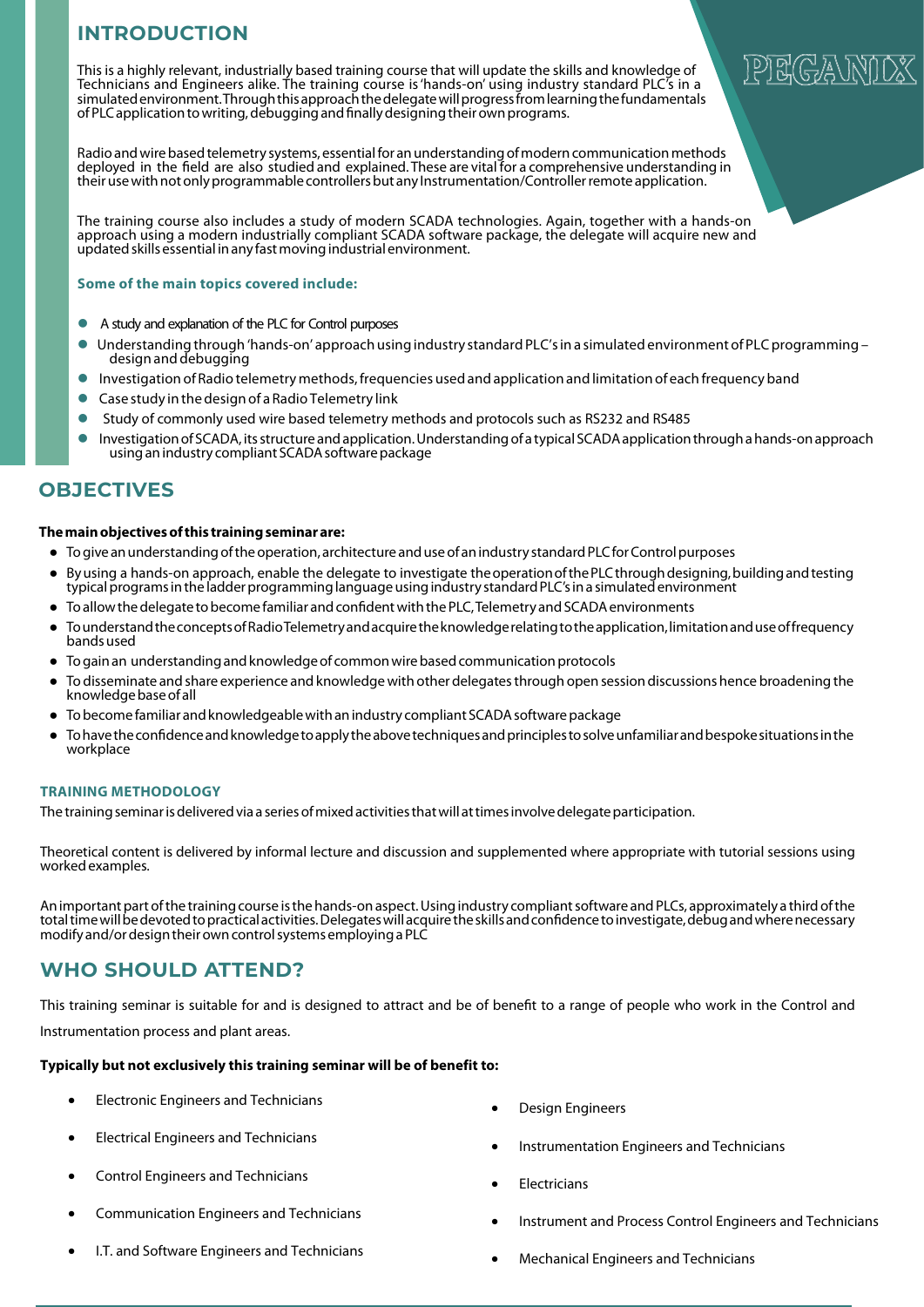### **ORGANISATIONAL IMPACT**

By attending this training seminar, delegates will return to their organisations more confident in the knowledge and use of PLC, Telemetry and SCADA systems.

### **More specifically, they will:**

- Be equipped with new skills and knowledge which must impact positively within the company structure
- Be able to evaluate the suitability and application of current in-house PLC/SCADA systems and offer guidance and advise on whether such systems may be modified or improved
- Consequently be able to leverage their skills to potentially cause an increase within the plant or process in terms of overall productivity and efficiency through analysis of current systems
- Be better equipped to advise on new system communication installations in terms of evaluating choices between radio and wire based telemetry systems
- Potentially through their newly acquired knowledge and understanding of PLC systems and their integration into a SCADA system using a variety of digital communication standards and telemetry links be able to advise system designers, thereby negating or at least reducing the dependency on external agencies and vendors
- Therefore potentially contribute towards and result in plant and process cost reductions leading to financial savings for the company

### **PERSONAL IMPACT**

The delegate will benefit personally from attendance ofthistraining seminar and will enhance their own knowledge base and level of confidence in the area of PLC, SCADA and Telemetry systems.

### **Specifically, delegates will be able to:**

- Return to their organisations equipped with new skills and knowledge that will enable them to understand, analyse, and optimise their own plant requirements in terms of PLC and SCADA systems
- Design, construct, download and evaluate PLC programs written in a standard programming language to meet a given specification
- Develop a working knowledge of basic and advanced PLC and SCADA programming techniques
- Predict the suitability of a Radio telemetry system by a study of the terrain under investigation and by gaining a knowledge of the operating parameters of the frequency bands available
- Make informed decisions on methods of conveying data from RTU's by an acquired understanding of commonly used wire based data communication protocols such as RS232 and RS485
- Upgrade their level of confidence in PLC based systems and determine the appropriateness of new system design in terms of PLC/SCADA or a DCS configuration









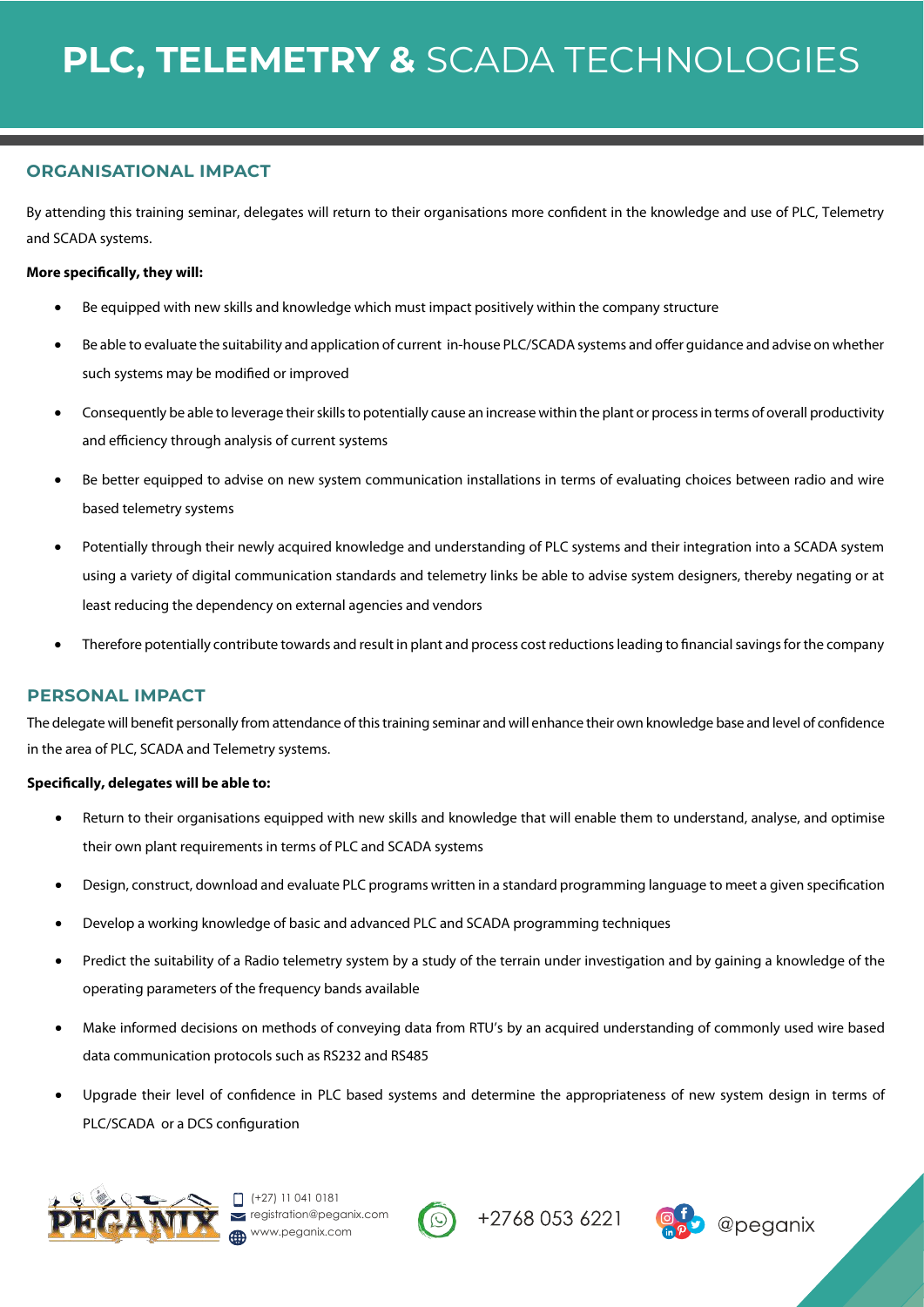# **PLC, TELEMETRY &** SCADA TECHNOLOGIES

# COURSE **OUTLINE**

# **DAY 1**

#### **Introduction to Control Strategies**

- Continuous Control systems
- Sequential Control systems
- Relay based systems

#### **Practical Session 1**

• Relay based programming examples

#### **Introduction to PLC Systems**

- PLC vs. relay systems
- Programming formats
- Logical continuity

#### **Practical Session 2**

- Software familiarisation
- Introduction to industry standard PLC programming software
- Construction of test programme

# **DAY 2**

#### **PLC architecture**

- System architecture
- Memory and I/O types
- Scanning algorithms
- Program Scan cycle

#### **Radio Telemetry Systems**

- **Introduction**
- Elements of a Radio Link
- The radio spectrum
- Frequency ranges
- System design considerations

 $\Box$  (+27) 11 041 0181 registration@peganix.com **WWW.peganix.com** 



#### **Practical Session 3**

- Serial transfer of Programs
- Design exercise 1

#### **PLC Programme Development**

- Analysis of PLC programs
- Design methodology and development of PLC programs
- Timer method of program development

#### **Practical Session 4**

• Design exercise 2 - Program design of Process Controller

#### **Serial Data Communications**

- Communication methods (Simplex, Half-Duplex, Full-Duplex)
- RS232 standard
- RS422 standard
- RS485 standard

#### **Practical Session 5**

• Sequence Controller and Application boards

#### **Analogue I/O and Processing**

- Analogue inputs and outputs
- A/D and D/A conversion
- Programming analogue modules and advanced instructions

## **DAY 3**

#### **Introduction to SCADA**

- System architecture
- Configuration and operation

#### **Practical Session 6**

- Introduction to industry standard SCADA software
- Design and development of a new SCADA project

#### **Practical Session 7, 8**

- Design and development of a SCADA project (continued)
- Local Area Networks (LAN's)
- Consolidation of Previous practical activities

+2768 053 6221